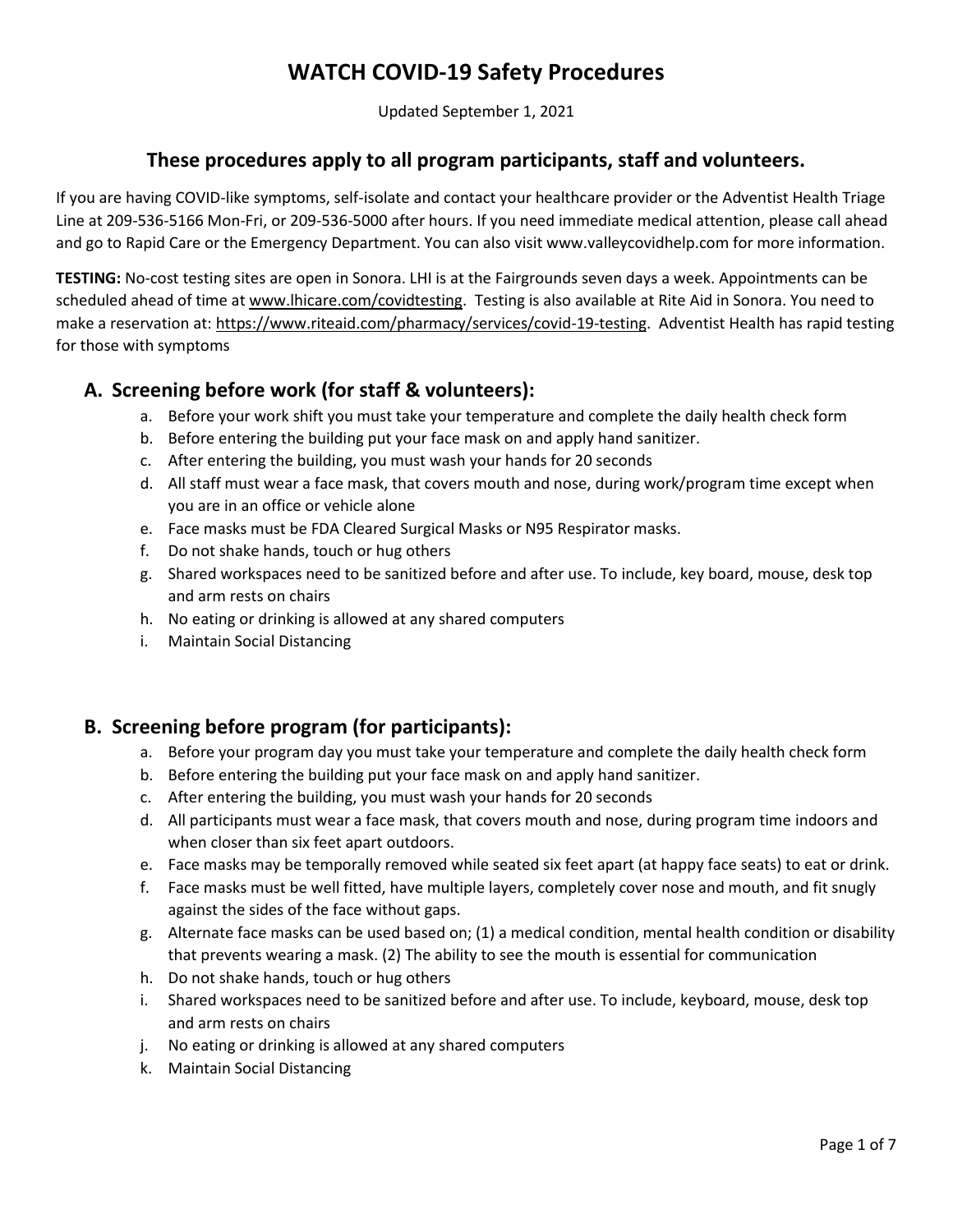Updated September 1, 2021

### **C. If a person shows symptoms at program/work.**

- a. In the event that a staff or participant has symptoms or a temperature of 100 degrees or higher they will be isolated in an area separate from others and their temperature will be retaken in 5 minutes. If it remains above 100 degrees their residential support will be contacted to have them return home.
- b. They will need to be symptom free for 72 hours without fever lowering medication before returning to program.
- c. A small conference room and single use restroom, if needed, will be used to isolate the person. Staff person monitoring the person will use a N95 respirator mask, face shield, protective clothing and gloves.
- d. All areas within 6 feet of the person will be disinfected once they leave the area.

#### **D. Procedures when an employee or participant reports symptoms:**

- a. Do not work or attend program
- b. Call your program manager/supervisor to report and arrange conditions for return to work/program
- c. Be free from any fever without using fever reducing medications for three days before returning to work/program
- d. If symptoms occur during program/work a small conference room and single use restroom, if needed, will be used to isolate the person. Staff person monitoring the person will use a N95 respirator mask, face shield, gown and gloves. Their residential support system will be called so they can return home.
- e. All areas within 6 feet of the person will be disinfected once they leave the area.

# **E. Procedure when employees or participants are exposed to a close contact\* with COVID-19 which has been verified by a lab test:**

- *a. Those who are not vaccinated or are partially vaccinated*
	- You *cannot* attend work or program
	- If the Health Department contacts you, follow their procedures if they are more restrictive than those listed below.
	- Quarantine at home for 14 days from the date of exposure.
	- Staff should document health status by completing the on-line or paper WATCH Health Check daily during quarantine
	- Self-monitor for signs and symptoms\* of COVID-19
	- Contact your health care professional if you develop any signs or symptoms

#### *b. Those who are fully vaccinated*

- You may continue to work, remaining masked at all times.
- Test 3-5 days following the date you were exposed (CDC update 8/19/21)
- If you remain without symptoms after you receive the negative test result you can continue to work.
- If you test positive you need to follow the isolation procedure.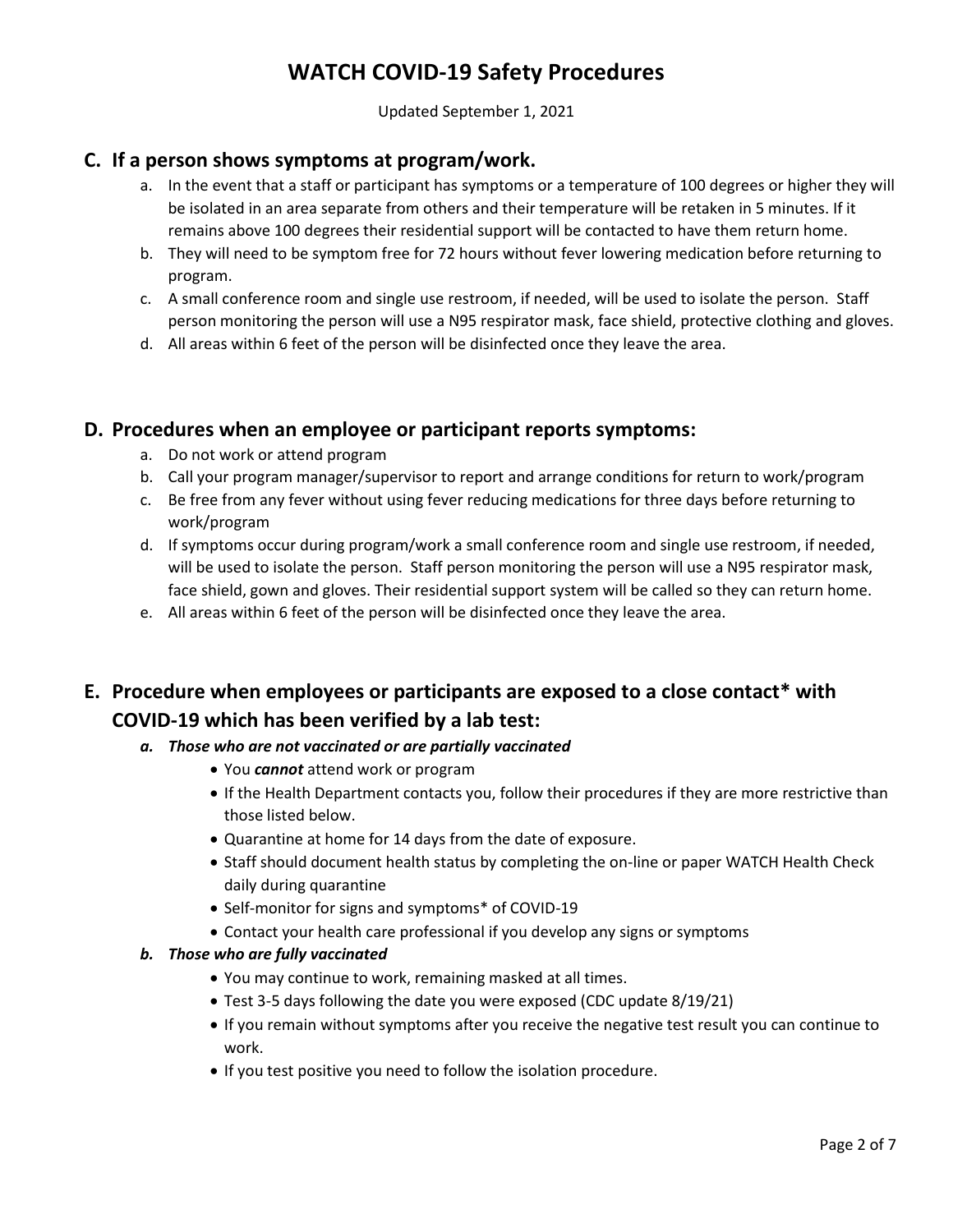Updated September 1, 2021

### **F. Procedure for when lab tested positive for COVID-19**

- a. You cannot attend work or program and must isolate at home
- b. Contact your health care professional and follow their instructions
- c. Follow the health care professional's recommendations regarding the length of isolation but it must be for a period of at least 10 days.
- d. Notify WATCH regarding your isolation on the first day
- e. Testing site is available as listed above.
- f. WATCH will file the required SIR's to the Regional Center and CCL.

#### **G. Quarantine for Un-Vaccinated Persons who have had close contact**

- a. Quarantine can end after Day 10 from the date of last exposure *OR*
- b. If you are tested after Day 5 from exposure and the results are negative quarantine can end after Day 7.

#### **H. Quarantine for Fully Vaccinated or Previously Infected Persons**

a. The exposed asymptomatic person *does not* have to quarantine. (CDPH 8/17/21)

#### **I. Procedures for Isolation**

- a. These are general steps for those who need to self-isolate because of suspect or confirmed COVID-19
	- Stay home except to get medical care
	- Separate yourself from others in your home
	- Wear a mask over your nose and mouth when around others.
	- Avoid sharing rooms/spaces with others.
	- Open windows to outdoor air to improve ventilation or use air filters or exhaust fans.
	- Avoid using the same bathroom as others.
	- Cover you coughs and sneezes.
	- Wash hands or use hand sanitizer frequently
	- Clean and disinfect "high touch" surfaces.
	- Caregivers should use masks and gloves.

#### **J. Procedure for returning after COVID-19 recovery**

a. If you had symptoms, you can return to in person work when:

10 days have passed since the date of your COVID test that had a Positive result.

*AND*

You have gone 24 hours with no fever without the use of fever-reducing medications *AND*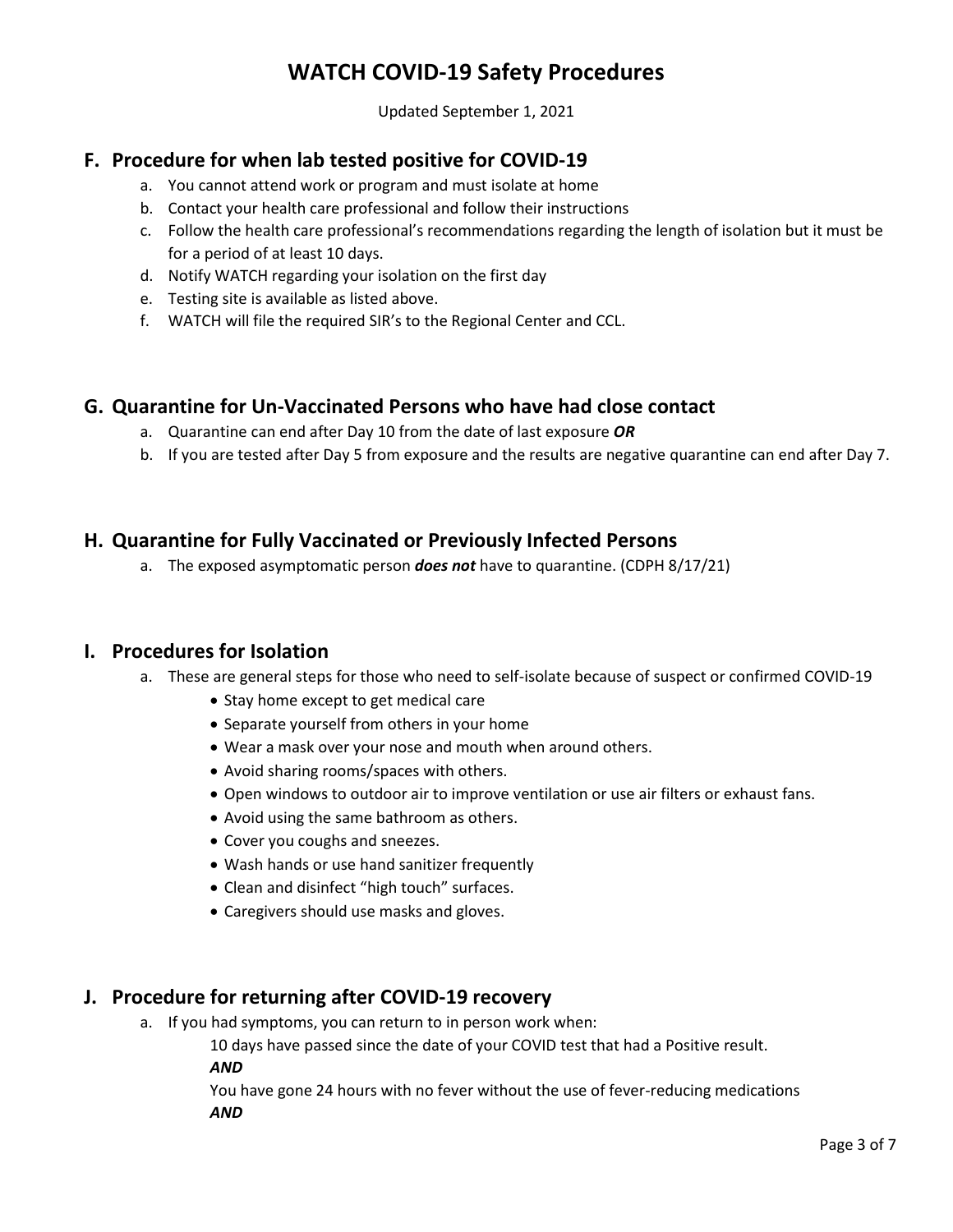Updated September 1, 2021

You have no other symptoms of COVID-19

- b. If you tested positive for COVID-19 but never had any symptoms:
	- You can be with others 10 days after the test was taken, BUT

If you develop symptoms, you need to follow the instructions above

- c. However, follow the guidance of your medical provider and local health department if they tell you to stay home longer.
- d. Call WATCH to verify compliance and arrange a start date

### **K. Procedures for Screening Testing**

- **a. Staff and volunteers who are** *not vaccinated* **or are partially vaccinated.**
	- i. Staff and volunteers must be tested weekly with a PCR or Antigen test approved by the Food and Drug Administration.
	- ii. Documentation of the test results must be submitted to Human Resources the day you receive it.

#### **b. Staff and volunteers who are fully vaccinated**

- i. Screening testing of asymptomatic individuals **is not required**.
- ii. Fully vaccinated individuals who have underlying immunocompromising conditions are encourage to voluntary continue screening testing.

#### **L. Procedures for Response Testing**

- **a.** After one or more individuals, participant or staff, is identified as COVID Positive all *participants and staff* will be tested at least weekly with a molecular test or twice weekly with an antigen test. This testing is for everyone *without regard* to vaccination status. Testing will continue until no new cases of COVID are discovered in sequential rounds of testing covering a 14-day period.
- b. After having no new cases for the 14-day period WATCH will return to screening testing schedule outlined above.

#### **M. Procedures for Food Service**

- a. Everyone will be encouraged to do their own food preparation.
- b. Hands must be washed for 20 seconds prior to any food preparation.
- c. Masks and gloves will be worn for all food preparation including use of appliances.
- d. Food will be served in individual portions containers.
- e. Disposable dishes and utensils will be used.

### **N. Procedures for Transporting Staff or Participants**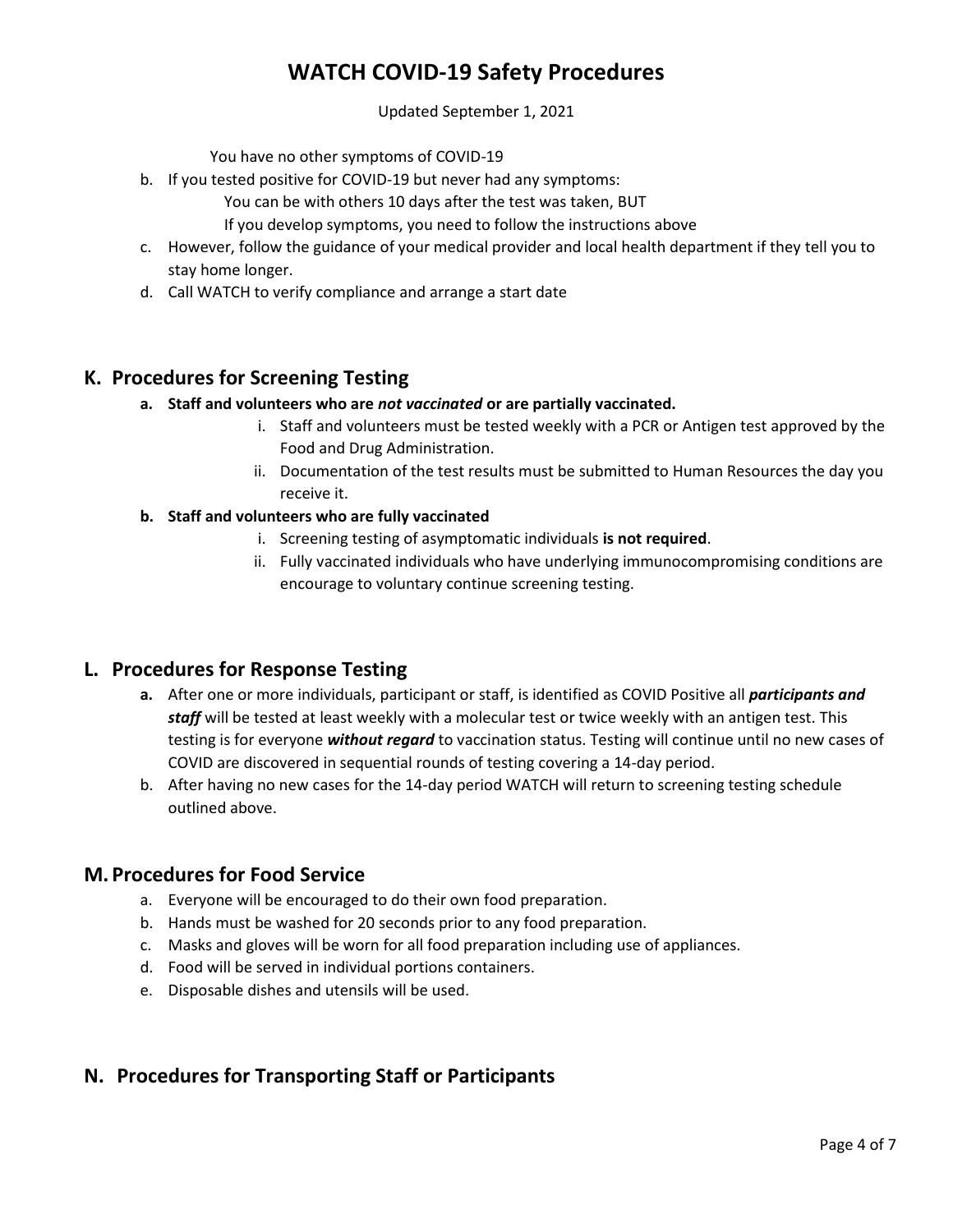Updated September 1, 2021

- a. All vehicle occupants will wear masks. Individuals who require an ADA accommodation will wear a face shield with an attached apron.
- b. Those who cannot or will not use one of these two options will not be transported.
- c. All riders will use hand sanitizer before entering the vehicles.
- d. When feasible, window should be open to increase air circulation.
- e. Seat participants who are not from the same household at least 6 feet apart while in transport vehicles.
- f. Riders who are being picked up at home will be screened using a temperature check and completing the health check screening form.
- g. After each route, group of riders, a full Envirox 5-minute sanitizing procedure will be conducted throughout the vehicle by the driver

## **O. Procedures for Cleaning and Sanitizing Facilities**

- a. WATCH uses Envirox Concentrate 117 Sanitizer/Viricide Cleaner & Spartin HDG Neutral Saniwipe towelettes
- b. Shared workspaces will be sanitized before and after use. To include, key board, mouse, desk top and arm rests on chairs.
- c. Tables, chairs, sink areas, break room and restrooms, will be cleaned and sanitized hourly or more often if needed.
- d. Each night a full Envirox 5-minute sanitizing procedure will be conducted in all areas of the facility.
- e. Instructional Staff will ensure that the janitorial crew conducts all cleaning in a correct and thorough manner.

### **P. Procedures for Visitors**

- a. DEFINITION: Visitors includes delivery persons, Regional Center and Licensing staff, local government officials, friends and family of staff and participants and all others who are not daily users of the facility. (Delivery persons such as USPS, FedX and UPS may drop off letters and packages without going through this procedure. Use of the guest restroom requires prescreening.)
- b. All visitors must enter through the one door designated for visitors.
- c. They will have their temperature taken, answer the health screening questions, wear a mask and use hand sanitizer. Staff will use the Visitor Health Check, Google form, to record the results.
- d. Visitors should stay in the reception area and/or the Peppery Conference Room.
- e. Staff will call a manager to escort any visitor who needs to enter the area of the building beyond the front lobby.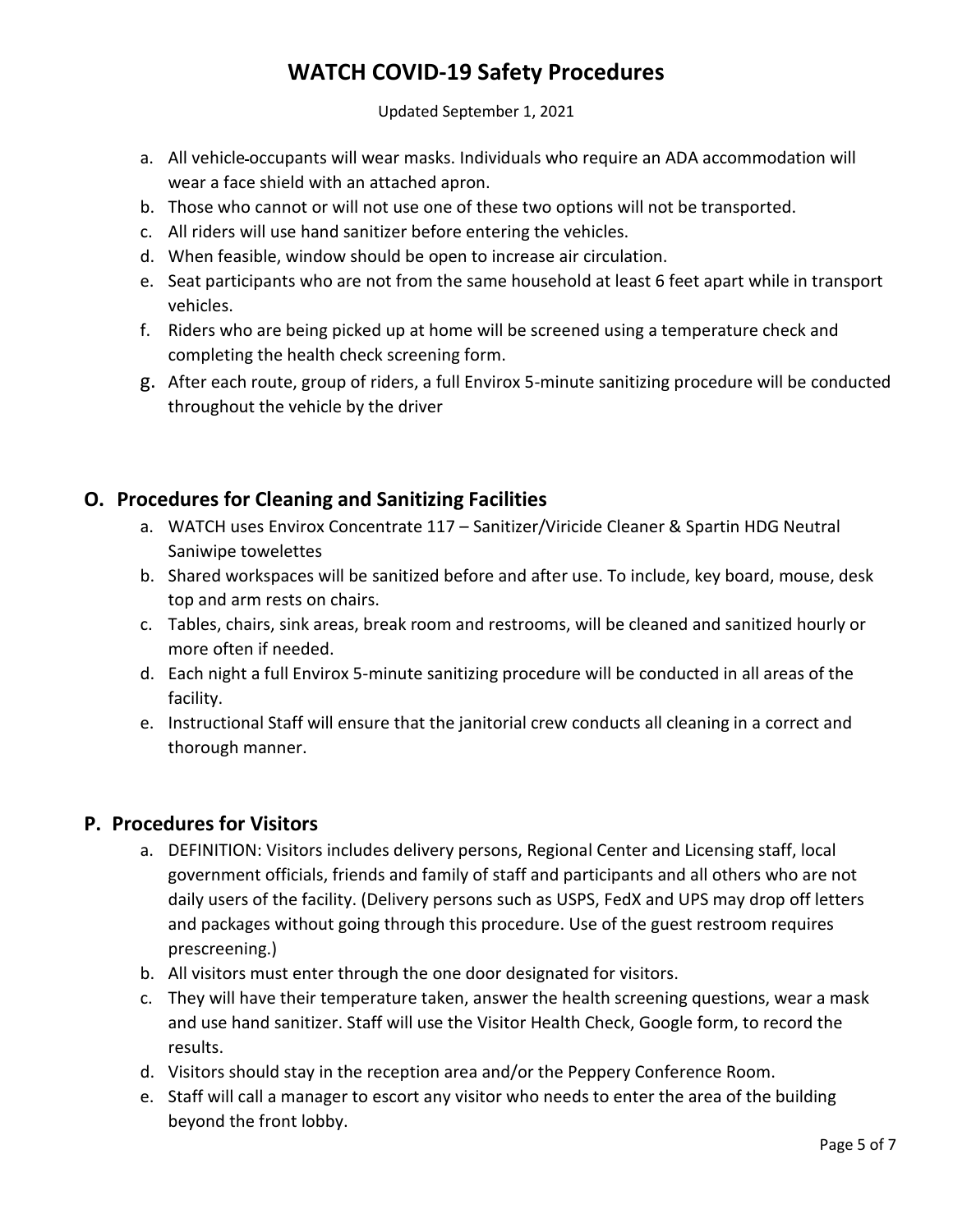Updated September 1, 2021

f. Visitors who are unable or unwilling to follow these procedures will be asked to step outside where their business can be addressed or they can conduct business with WATCH by telephone or Zoom.

# Reference Material

### **Definitions**

- a. **Close Contact** being within 6 feet for 15 minutes or more with a person placed in isolation or recently diagnosed with COVID-19
- b. **Isolation**  separation of sick people with a contagious disease from people who are not sick
- c. **Social Distancing** maintaining a 6-foot separation from all persons except household members
- d. **Quarantine** separation that restricts the movement of people who were exposed to a contagious disease to see if they become sick

#### **Symptoms of COVID-19**

- a. Fever or chills
- b. Cough
- c. Shortness of breath or difficulty breathing
- d. Fatigue
- e. Muscle or body aches
- f. Headache
- g. New loss of taste or smell
- h. Sore throat
- i. Congestion or runny nose
- j. Nausea or vomiting
- k. Diarrhea

## **WATCH Health Screening Questions**

- a. Name
- b. Department
- c. Current Temperature
- d. Have you had a COVID-19 test since your last report?
- e. Have you been diagnosed, by a laboratory test, with COVID-19 in the last 14 days?